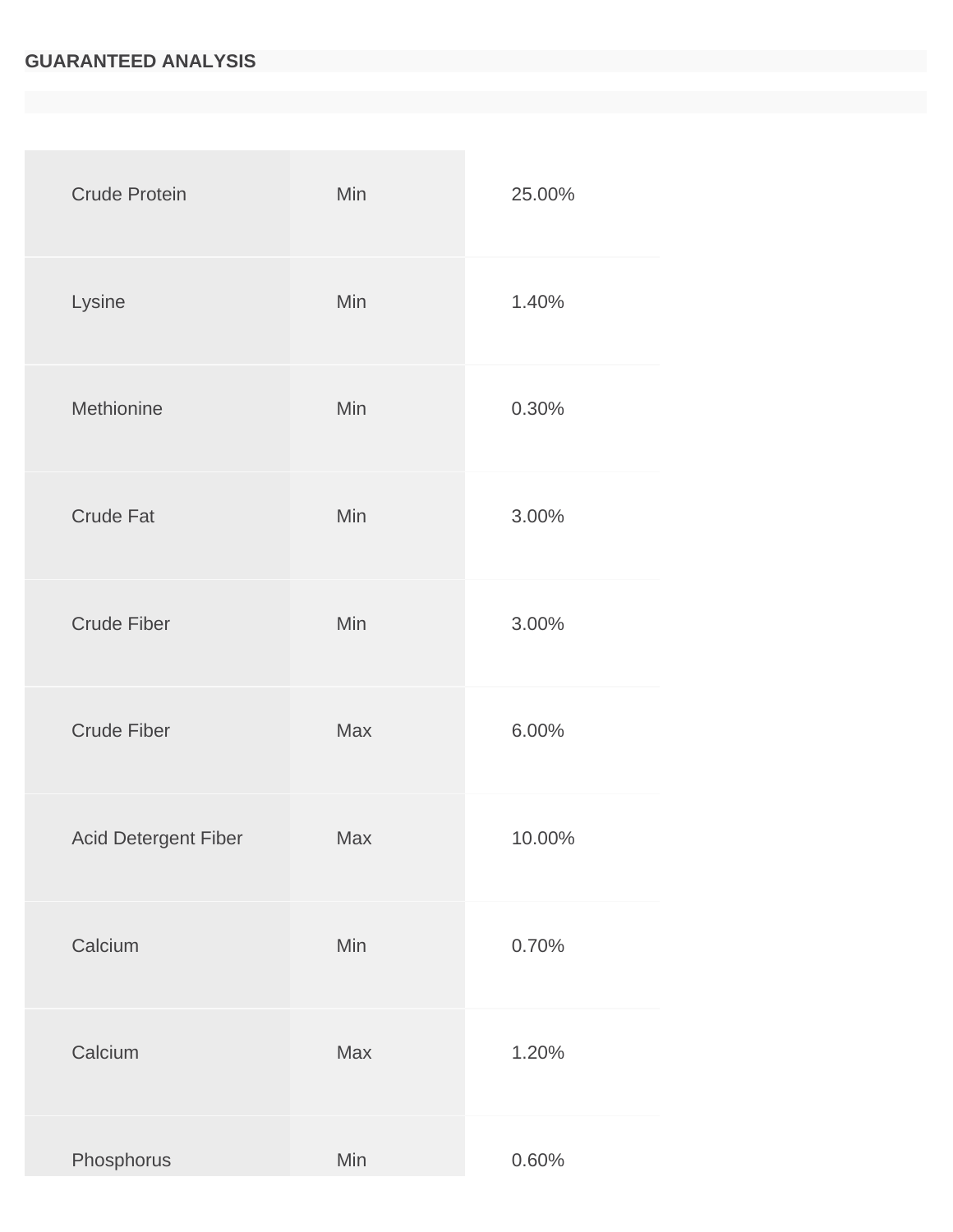| Salt      | Min        | 0.50%        |
|-----------|------------|--------------|
| Salt      | Max        | 1.00%        |
| Sodium    | Min        | 0.20%        |
| Sodium    | <b>Max</b> | 0.40%        |
| Copper    | Min        | 15 ppm       |
| Copper    | Max        | 35 ppm       |
| Selenium  | Min        | 0.10 ppm     |
| Zinc      | Min        | 125 ppm      |
| Vitamin A | Min        | 20,000 IU/lb |

## **INGREDIENTS**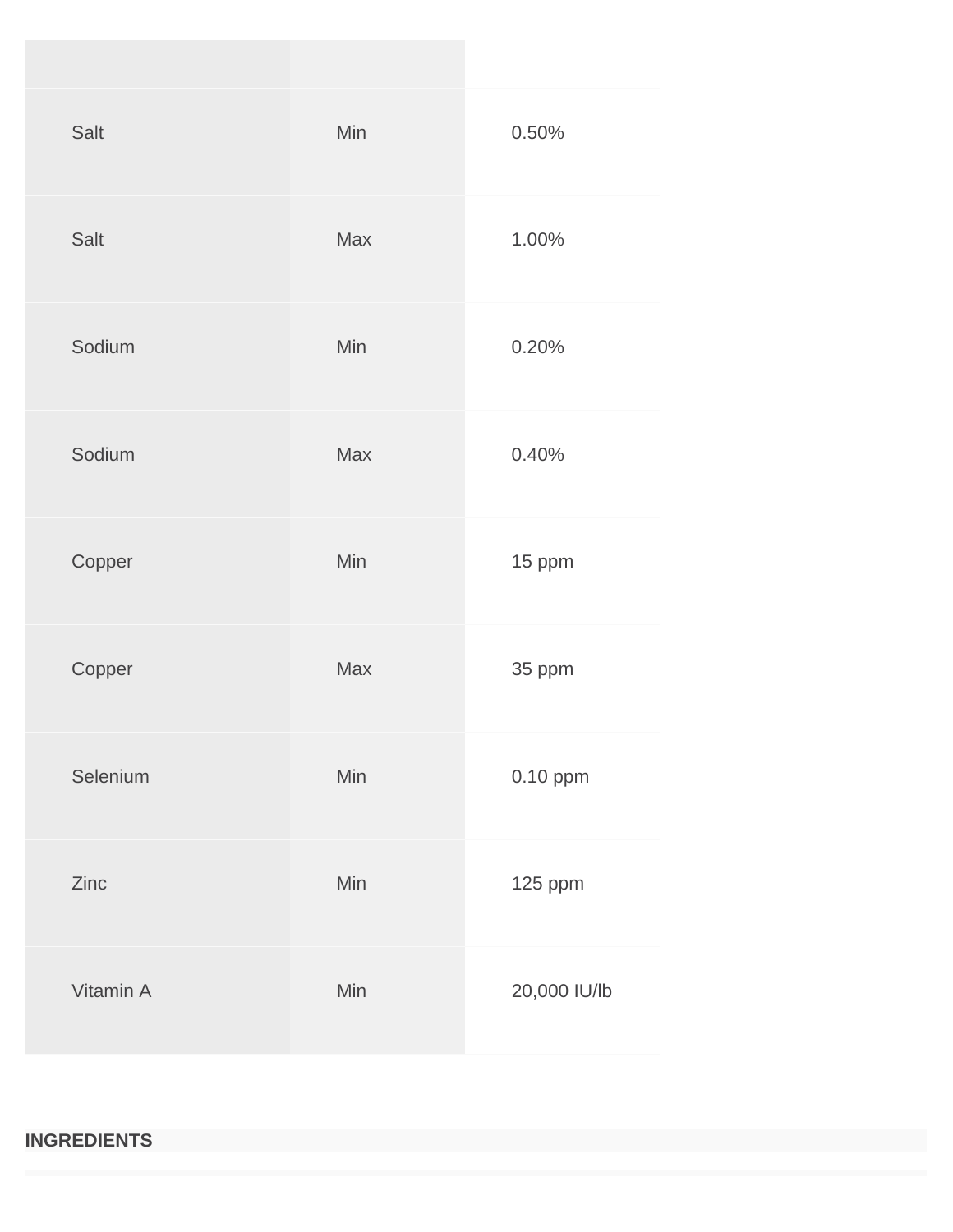Soybean Meal, Corn, Hominy Feed, Feeding Oatmeal, Dried Whey, Dehydrated Alfalfa Meal, Linseed Meal, Brewer's Dried Yeast, Vegetable Oil, Fenugreek Seed, Anise Oil, Calcium Carbonate, Monocalcium Phosphate, Dicalcium Phosphate, Salt, Sulfur, Iron Oxide, Ferrous Carbonate, Ferrous Sulfate, Copper Oxide, Copper Sulfate, Manganous Oxide, Zinc Oxide, Sodium Selenite, Cobalt Carbonate, Calcium Iodate, Vitamin A Supplement, Vitamin D3 Supplement, Vitamin E Supplement, Choline Chloride, Thiamine Mononitrate, Niacin Supplement, Riboflavin Supplement, Calcium Pantothenate, Pyridoxine Hydrochloride, Vitamin B12 Supplement, Folic Acid, Biotin, Propionic Acid

## **Directions For Use:**

| Animal                | Amount                       |
|-----------------------|------------------------------|
| Dairy Calves          | Up to 1 lb per day           |
| <b>Lactating Cows</b> | $1-1\frac{1}{2}$ lbs per day |
| <b>Beef Calves</b>    | 10% of creep ration          |
| <b>Show Cattle</b>    | 1-2 lbs per day              |
| <b>Brood Cows</b>     | 1 lb per day                 |
| <b>Bulls</b>          | 1 lb per day                 |
| Foals                 | $\frac{1}{2}$ lb per day     |
| <b>Growing Horses</b> | $1-1\frac{1}{2}$ lbs per day |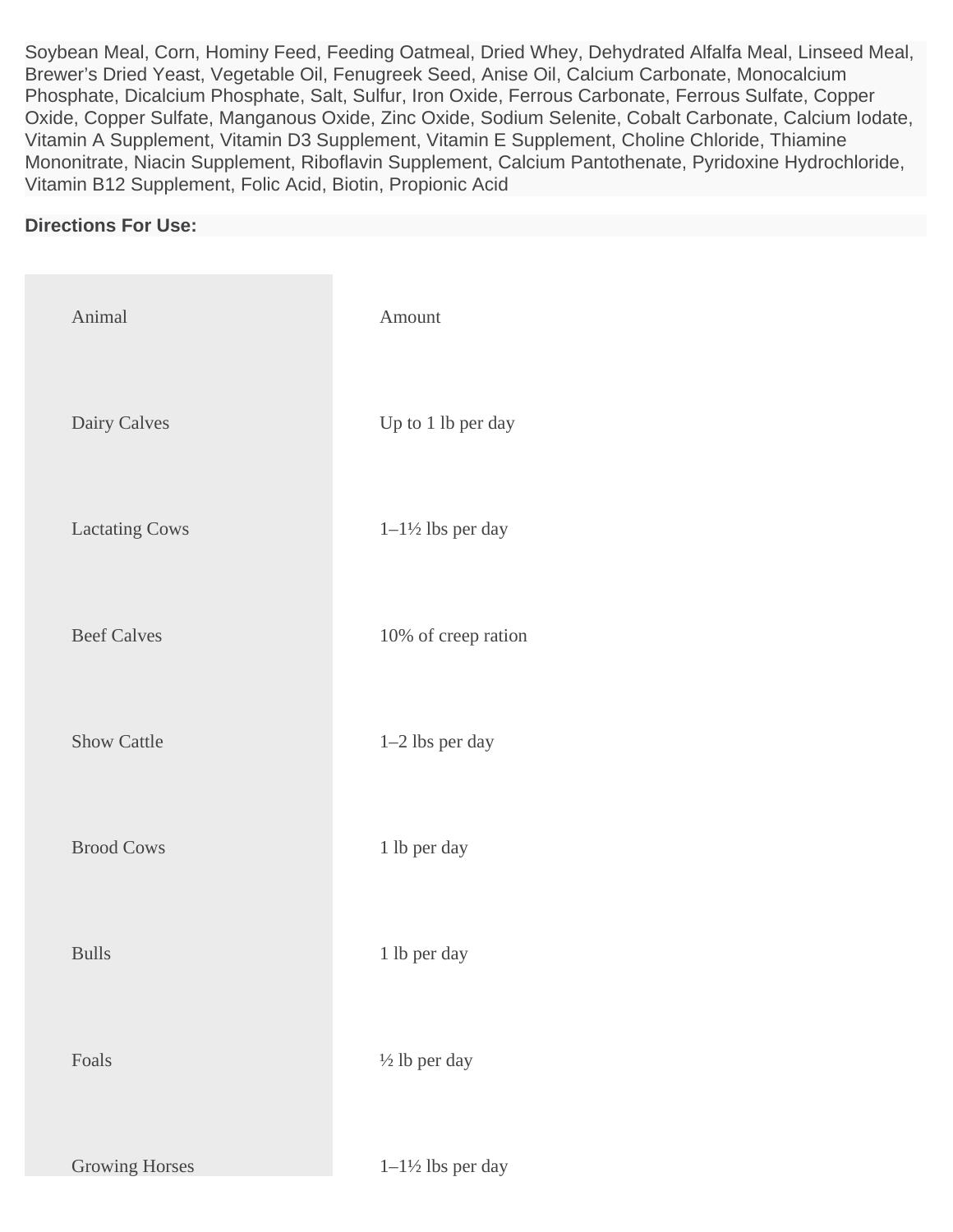| Performance Horses              | 1-2 lbs per day                        |
|---------------------------------|----------------------------------------|
| <b>Broodmares and Stallions</b> | $1\frac{1}{2}$ -2 lbs per day          |
| Goats                           | $\frac{1}{4} - \frac{1}{2}$ lb per day |
| Deer                            | $\frac{1}{4}-\frac{1}{2}$ lb per day   |
| <b>Baby Pigs</b>                | $\frac{1}{8} - \frac{1}{4}$ lb per day |
| Show Hogs                       | $\frac{1}{2}$ -1 lb per day            |
| <b>Gestating Sows</b>           | $\frac{1}{8} - \frac{1}{4}$ lb per day |
| <b>Lactating Sows</b>           | $\frac{1}{2} - \frac{3}{4}$ lb per day |
| <b>Boars</b>                    | $\frac{1}{4} - \frac{1}{2}$ lb per day |
| Rabbits (Growing)               | 1 teaspoon per day                     |